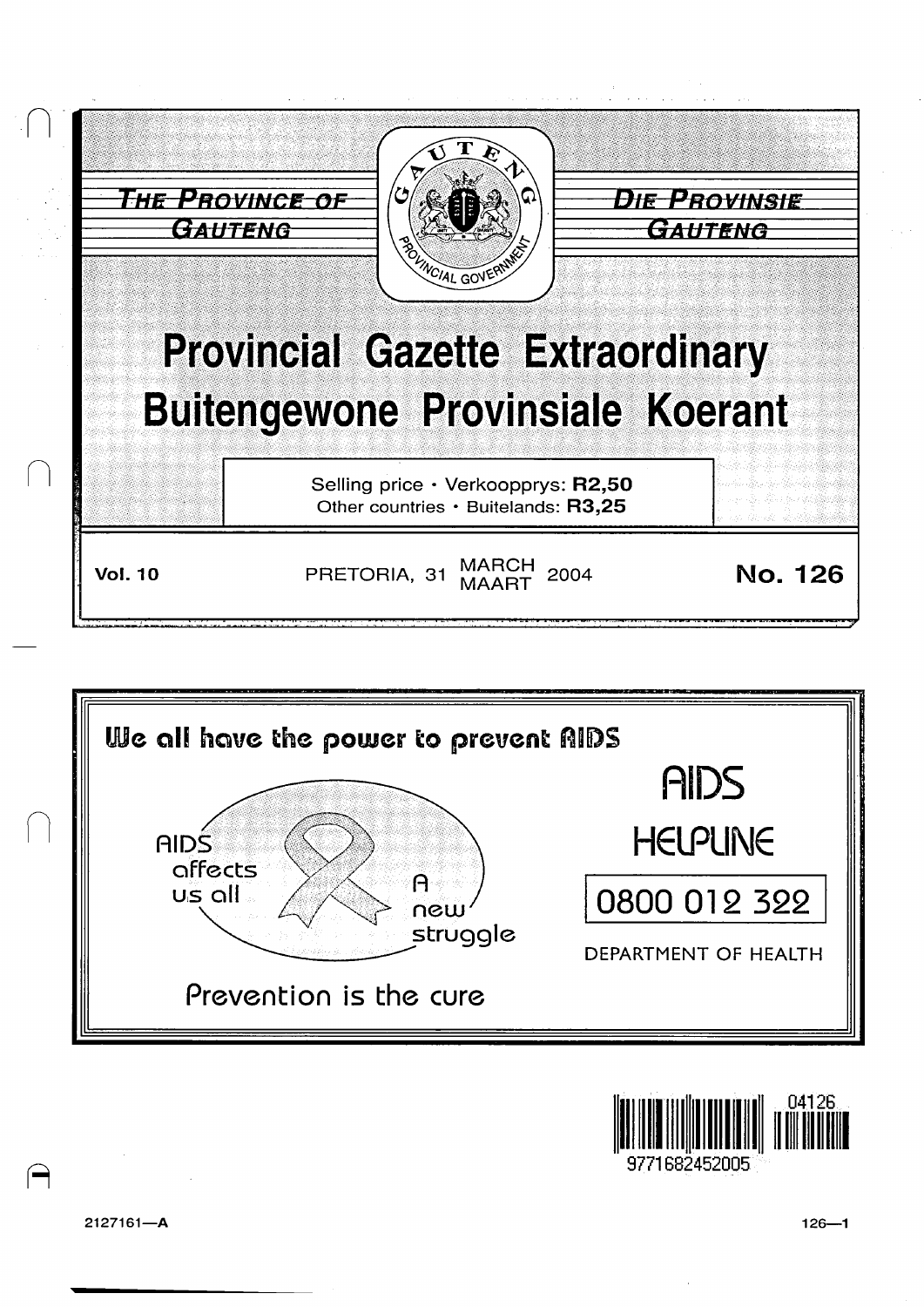|      | <b>CONTENTS</b>                                                                                         |             |                |
|------|---------------------------------------------------------------------------------------------------------|-------------|----------------|
| No.  |                                                                                                         | Page<br>No. | Gazette<br>No. |
|      | <b>LOCAL AUTHORITY NOTICES</b>                                                                          |             |                |
| 592  | Town-planning and Townships Ordinance (15/1986): City of Ekurhuleni Metropolitan Municipality: Approved | 3           | 126            |
| 593. |                                                                                                         | 4           | 126            |

 $\bar{1}$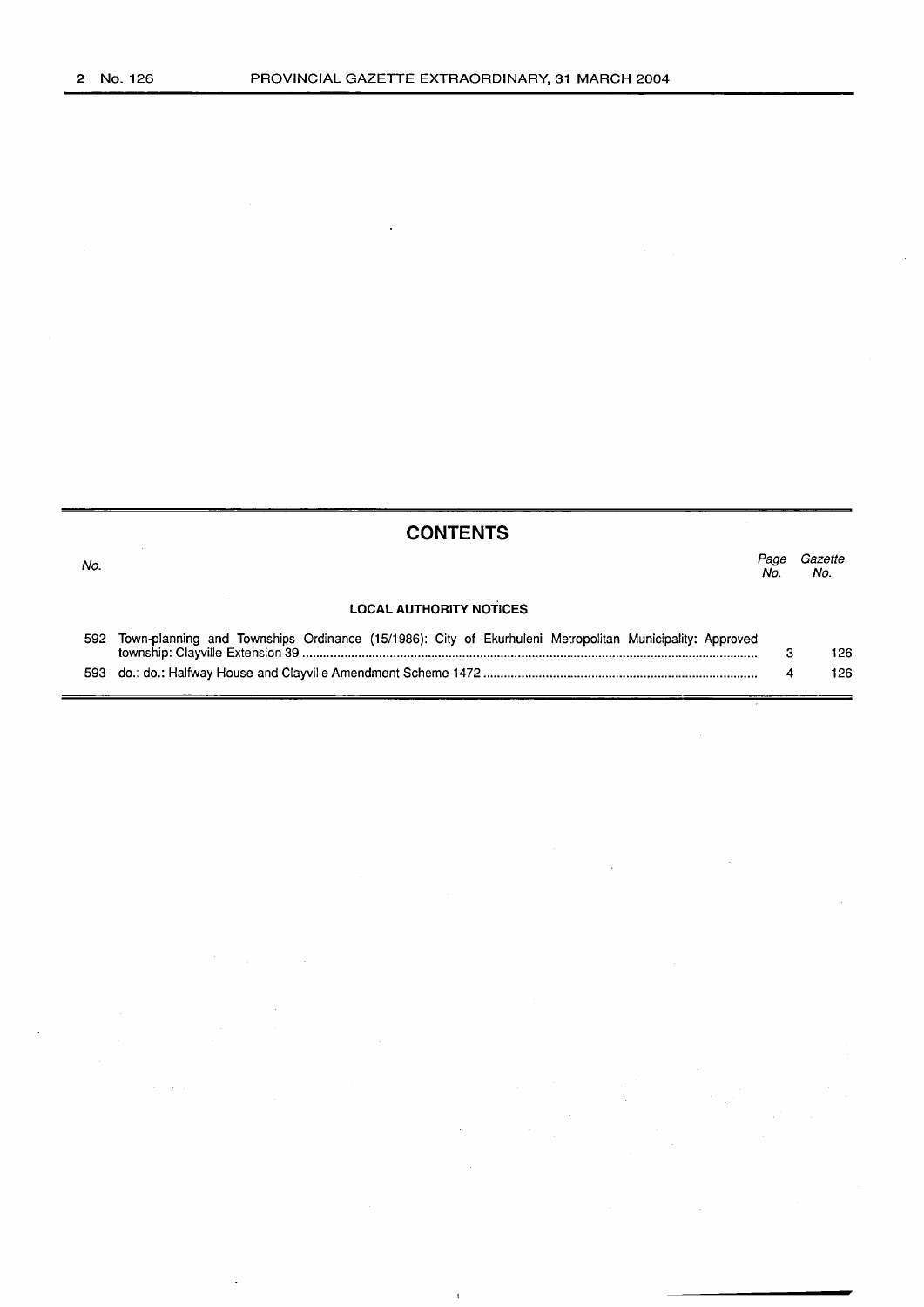# LOCAL AUTHORITY NOTICES

#### LOCAL AUTHORITY NOTICE 592

### CITY OF EKURHULENI METROPOLITAN MUNICIPALITY KEMPTON PARK SERVICE DELIVERY CENTRY

In terms of section 103(1) of the Town-planning and Townships Ordinance, 1986 (Ordinance 15 of 1986), the City of Ekurhuleni Metropolitan Municipality (Kempton Park Service Delivery Centre) hereby declares CLAYVILLE EXTENSION 39 township to be an approved township subject to the conditions set out in the Schedule hereto.

#### **SCHEDULE**

STATEMENT OF THE CONDITIONS UNDER WHICH THE APPLICATION MADE BY REPRODEV INVESTMENTS (PROPRIETARY) LIMITED (HEREINAFTER REFERRED . TO AS THE APPLICANT/ TOWNSHIP OWNER) UNDER THE PROVISIONS OF PARTS A AND C OF CHAPTER 3 OF THE TOWN-PLANNING AND TOWNSHIPS ORDINANCE, 1986 (ORDINANCE 15 OF 1986), FOR PERMISSION TO ESTABLISH A TOWNSHIP ON PORTION 114 (A PORTION OF PORTION 63) OF THE FARM OLIFANTSFONTEIN NO 410, REGISTRATION DIVISION JR, HAS BEEN GRANTED

#### 1. CONDITIONS OF ESTABLISHMENT

## (1) NAME

The name of the township shall be Clayville Extension 39.

#### (2) DESIGN

The township shall consist of erven and a street as indicated on General Plan SG No 651712003.

# (3) PROVISION AND INSTALLATION OF SERVICES

The applicant shall make the necessary arrangements with the local authority for the provision and installation of electricity, water and sanitation, as well as the construction of roads and stormwater drainage in the township, in terms of the provisions under section 116 of the Town Planning and Townships Ordinance, 1986.

# (4) ACCESS

No ingress from Road K27 to the township and no egress to Road K27 from the township shall be permitted.

#### (5} ERECTION OF FENCE OR OTHER PHYSICAL BARRIER

The applicant shall at his own expense erect a fence or physical barrier along the boundary of the township with Road K27 to the satisfaction of the Gauteng Provincial Government : Department of Transport and Public Works, as and when required to do so, and shall maintain such fence or physical barrier in good order and repair until such time as this responsibility is taken over by the local authority.

## (6) CONSOLIDATION OF ERVEN

Erven 4318 and 4319 shall, after proclamation of the township, but prior to the development of the first erf, be consolidated at the cost of the township owner.

# (7) DISPOSAL OF EXISTING CONDITIONS OF TITLE

All erven shall be made subject to existing conditions and servitudes, including the reservation of mineral rights, but excluding -

(a) Condition 1.0 in Deed of Transfer NoT 3487611996, which affects Erf 4318 in the township only.